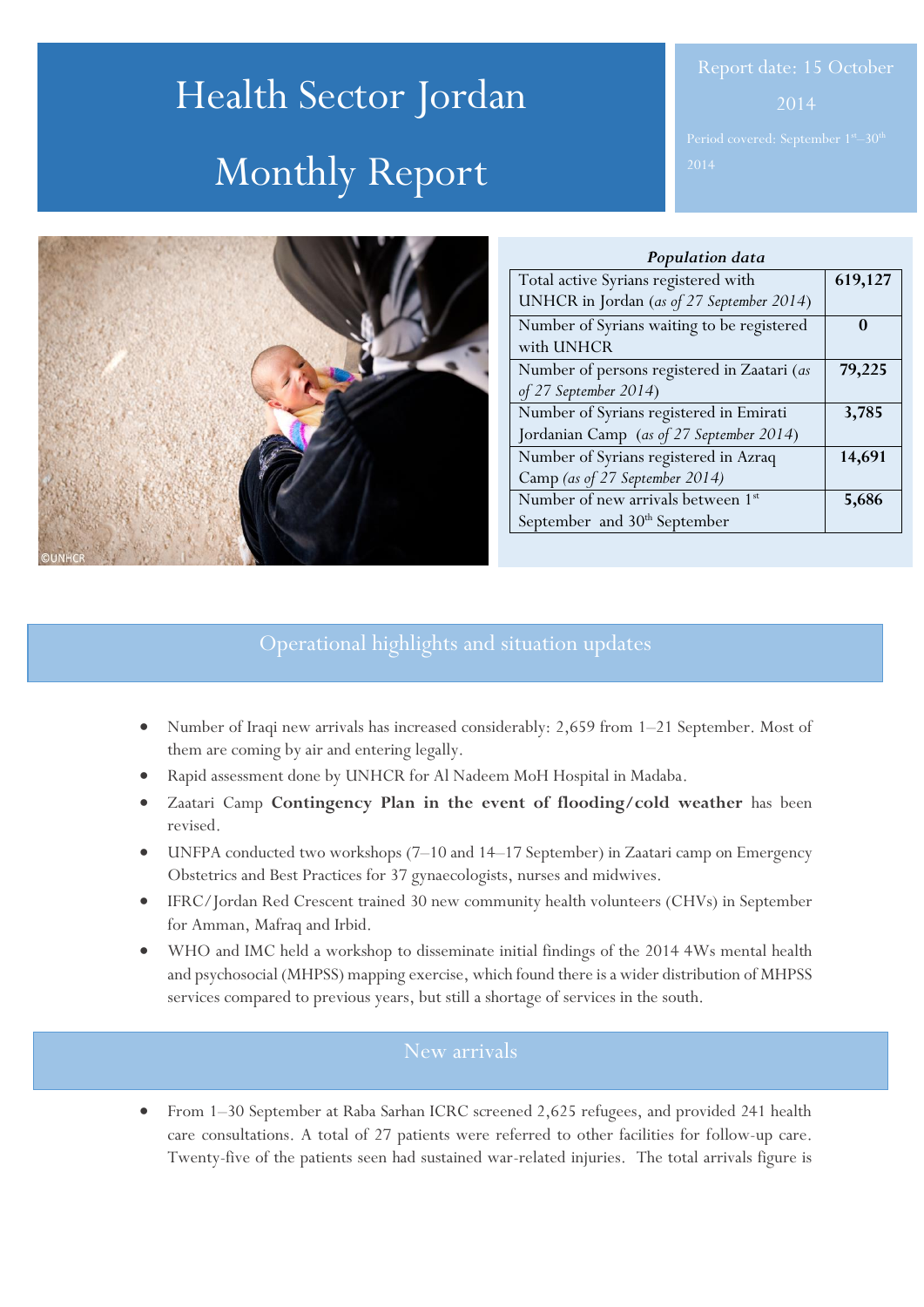half of the one in August, but almost three times as many war wounded were received through the eastern border.

- During September, 2,570 new arrival children aged 6 months to 15 years were vaccinated against measles, with a coverage rate of 99.88% (2 individuals were not vaccinated due to contraindications, and 1 due to refusal); 2,693 children aged 0 to 15 years were vaccinated against polio with a coverage of 100% (4 children had received IPV due to immunodeficiency); and 1,123 children aged 6 months to 5 years were provided with Vitamin A.
- Since 1<sup>st</sup> August 2014, IOM medical team started to provide pre-departure health services for the new arrivals at Raba Sarhan Transit Centre (RTSC). IOM's medical team provides "fitnessto–travel" health checks for all the refugees before they move to the camps. In September, 5,724 refugees were fit to travel and 223 cases (3.9%) were referred to the responsible organization in RSTC as they were not fit to travel to the destination camp.
- In September, 1,113 children under five were screened at RSTC, and the rate of global acute malnutrition (GAM) was 2.8%. This is an increase from August (0.6%); however, the GAM rates in both June and July were around 2%. There was a sudden peak in identified cases: seven cases of severe acute malnutrition (SAM) and 24 cases of moderate acute malnutrition (MAM) were referred for treatment in both Zaatari and Azraq camps. The nutritional status of new arrivals will continue to be monitored.

#### **Coordination**

- **Monthly Reproductive Health** (RH) meeting held on 23 September at UNFPA in Amman. Main outcomes: 1) M and E indicators for Sub-Working Group (SWG) members will be developed by the end of the year, to be reported on for 2015. 2) As partners frequently receive requests for information, a draft RH profile was developed, to be updated on a quarterly basis, and will be further discussed at the next meeting. 3) The RH map was updated and has been uploaded to the portal:<http://data.unhcr.org/syrianrefugees/download.php?id=7075>
- **Monthly Health Coordination Meeting** held on 30 September at UNHCR in Amman. Main outcomes: 1) MoH Amman will follow up on the access for MoH vaccinators to Azraq camp. Routine immunization coverage rates in the camp remain poor. 2) UNHCR and JHAS need to follow up with Totanji Hospital for their rejection of some women referred from Azraq in labour because they were not in advanced labour. The 1.5 hours round trip make this impractical 3) IFRC will circulate an updated matrix of the community health activities; there is a big difference in the coverage of CHVs per governorate with Amman having a very low coverage.
- **Nutrition Sub-Working Group** met on 16 September at Save the Children Jordan. Main outcomes: 1) M and E indicators will be developed for the group to report on in 2015. The current indicators being used by different organisations will be compiled and common ones will be proposed. 2) The revised Nutrition workplan was discussed and will be finalized shortly. 3) The possibility of making camp hospitals "baby-friendly" was also discussed along with the measures to strengthen the Baby-friendly Hospital Initiative outside of camps.
- **Community Health Task Group** met on 17 September at Jordan Red Crescent Society, chaired by IMC. Main outcomes: 1) Group is still working on standardizing tool for home visit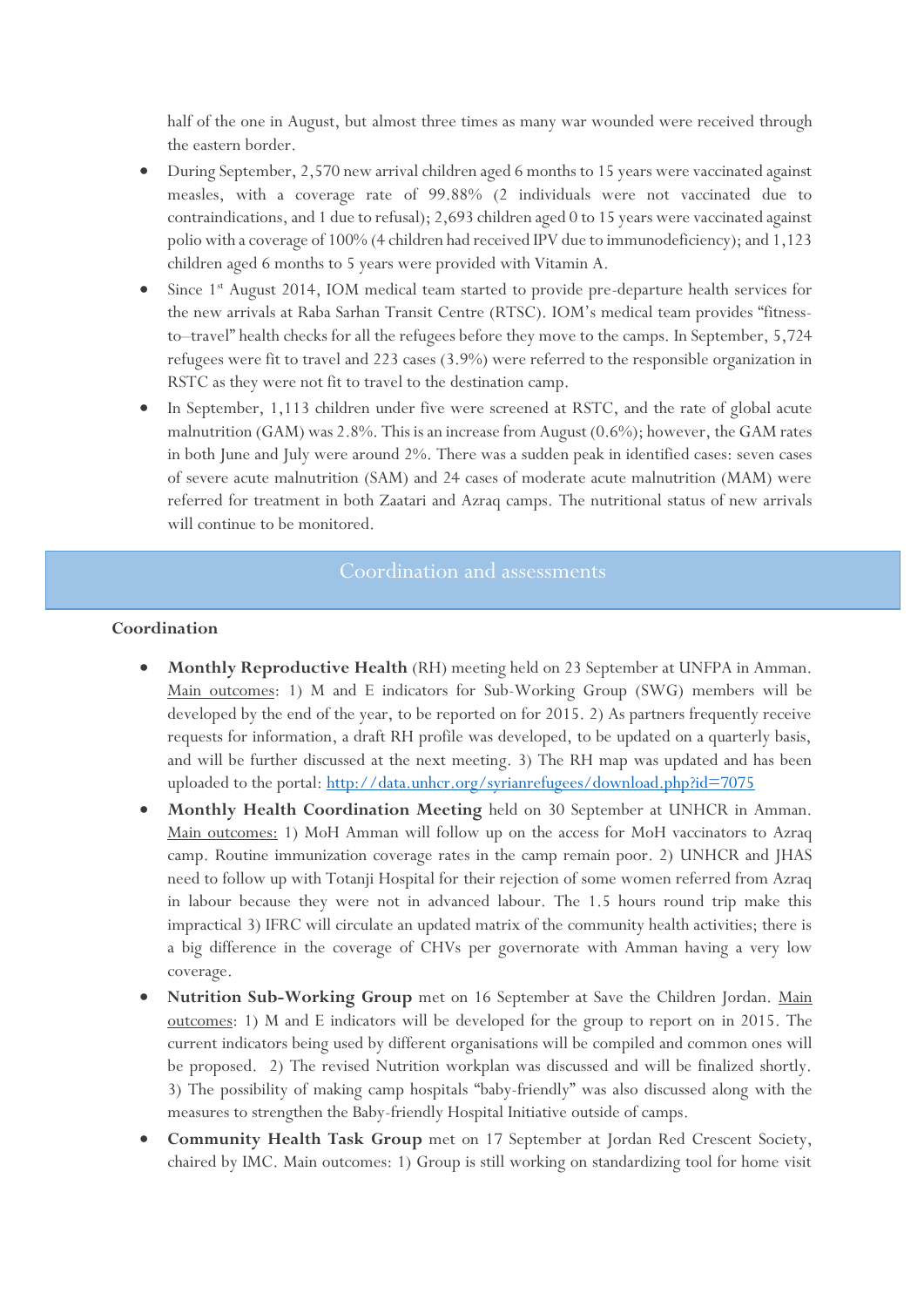data collection, as a lot of information is being collected but not all of it is being used or is found to be relevant. 2) Thematic groups are working on core messages for CHVs. Will coordinate with RH SWG as they are also developing core messages. 3) The group is also working on Minimum Training Packages for CHVs. 4) There is a big difference in CHV ratio per refugee from one governorate to the next. If people are looking at having CHVs, to consider governorates with less coverage. For example, Amman has 1 per over 3,000 registered refugees, while Ajloun has 1 per 500.

- **War Wounded Task Force Coordination** meeting held on 10 September with participation of QRC, CVT, MSF-H, MSF-F, IRW, Al Maqsed Hospital, Al Bayader Hospital and others. Main Outcomes**:** 1) Slight decrease in numbers of injured crossing the borders in the last month due to improvement of field hospital services inside Syria. 2) Communication/Referral network has been established between treating facilities and UNHCR protection/health in order to ensure medical follow up of wounded cases in the post-acute treatment phase especially for vulnerable cases including unaccompanied children, minors, women at risk, disabled and elderly. 3) Guidance note is being developed by UNHCR for wounded discharge and transfer in order to improve care cycle and eliminate confusion throughout transfer process.
- **Planning for 2015:** The Strategic Advisory Group and Health Sector SWG chairs met on 17 September to discuss the secondary data review and identify needs, challenges and recommendations to be presented in the Jordan Response Plan (JRP) and Regional Refugee and Resilience Plan. Following this meeting, a workshop was held on 23 September, and attended by over 40 participants from the Health Sector, to discuss draft Objectives, Outputs and Indicators for next year's response, for both the refugee and resilience pillars. These will be finalized once approved by the JRP Health Task Force.

## Health Services

### **Zaatari**

- Zaatari camp **Contingency Plan in the event of flooding/cold weather** has been revised. This version covers the winter period 2014/15 but there will be periodical reviews during that time. Emergency shelter spaces will be available in Districts 5, 8 and 11. Additional spaces can be opened at short notice. Save the Children will set up facilities with heaters and additional water (if necessary). Mattresses and blankets will be pre-positioned. ACTED to provide additional water to the four emergency spaces (if required). WFP have authorised the release of welcome meals to community members in the emergency spaces upon the second night in an emergency space. Arrangements have been made to transport families/individuals who have mobility difficulties or are vulnerable. For health services JHAS will provide the following support: one fixed team in the JHAS Clinic 24/7; one fixed JHAS medical team at the reception area and additional JHAS medical teams can be activated if necessary. Messaging by district teams/field staff to lift electrical wires from the ground continues. UNHCR distributing and installing wire hangers in most dangerous areas of camp. Several projects to improve electricity will be implemented by November – however due to safety concerns, all electricity will be disconnected if flooding occurs.
- Oral Rehydration Therapy (ORT): From 31 August–25 September, **143** children (64 girls, 79 boys) were rehydrated at the ORT corners, **563** (270 girls, 293 boys) received Oral Rehydration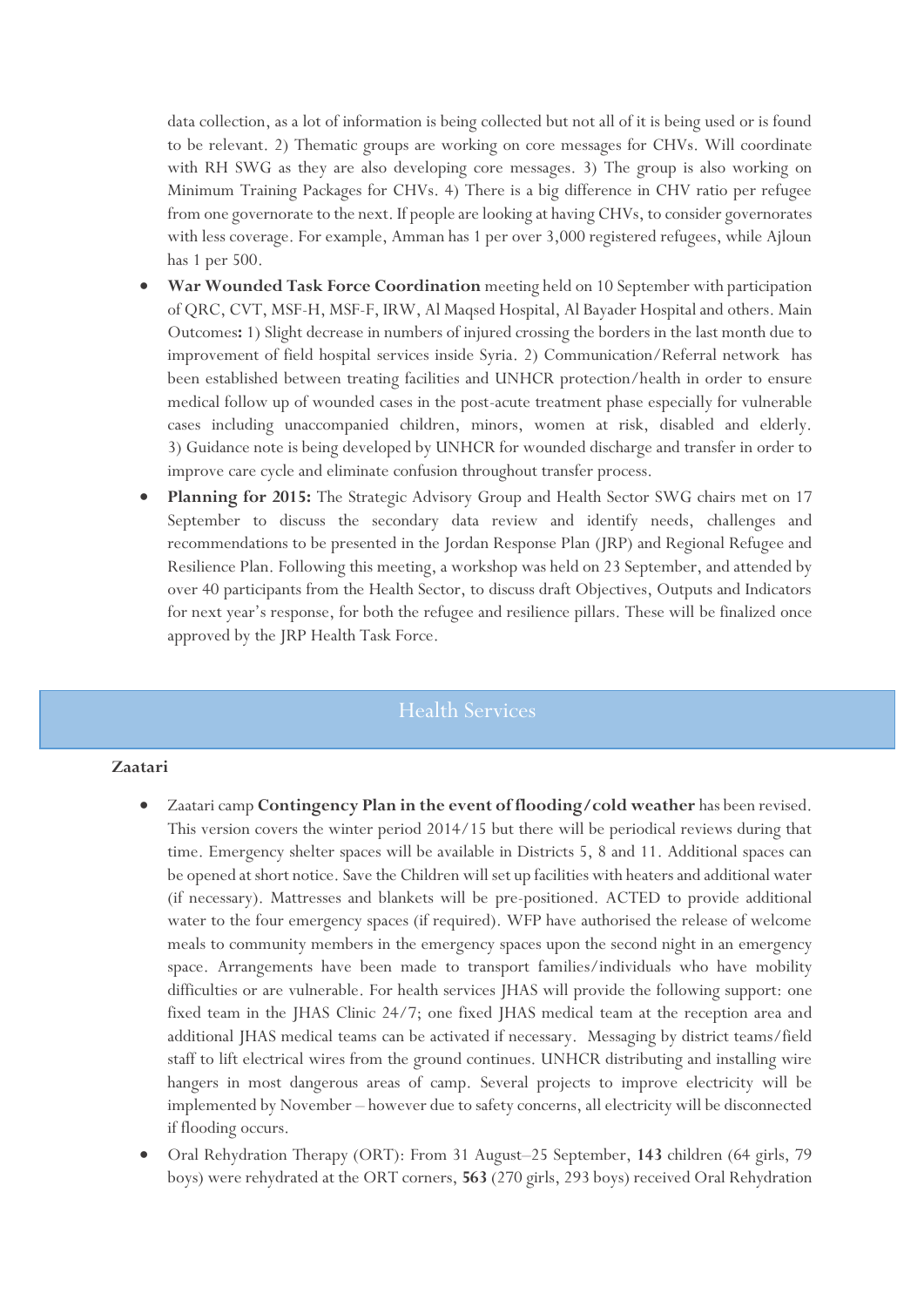Solution (ORS) and sent back home, and only **20** (13 girls, 7 boys) were referred for further medical care.

- There have now been two episodes of severe food poisoning involving large groups of people over the last couple of months. One of these incidents was found to be related to expired chicken, and 240 chickens were confiscated, but neither one of the main supermarkets was involved. Currently a lot of work is being done on food inspection in Zaatari with JFDA to improve standards.
- 223 normal deliveries took place at the UNFPA/JHAS clinic; 93 cases were referred outside the camp.

## **Azraq**

- ORT: From 31 August–25 September, **2** children (both boys) were rehydrated at the ORT corners; **271** (187 girls, 84 boys) received ORS and were sent back home; and **2** (both girls) were referred for further medical care.
- IFRC Hospital confirmed opening date in Azraq to be 12 October; this will greatly improve access to secondary care and reduce the need for referrals.
- MOH compound in the camp is expected to be ready mid-October after which MoH staff will be present regularly in the camp.
- Leishmaniasis treatment (Pentostam) supplied to IMC clinics in the camp through MoH, IMC staff attended all the Leishmaniais cases who were awaiting treatment in weeks 39 and 40.
- There was a visit from HolyLand Institute to assess the needs in the camp (hearing aids, visual aids and autism cases) and 15 cases were identified. They will conduct two regular visits per month for Azraq.
- One mortality reported on September 24 (week 39) in an 84-year-old female.
- Outbreak alerts in September: there was a Bloody Diarrhoea alert in week 37, samples were collected and sent to the Zarqa Public Health Lab, and results were negative; no more cases were identified in weeks 38 and 39.
- Outpatients:a total of 4,672 consultations were performed during the month of September (until 26 September – week 40 not included); 4,175 acute, 355 chronic medical conditions, 114 mental health conditions, and 28 injuries.
	- o For acute conditions the three main diagnosis were respiratory tract infection (54% of total consultations) followed by watery diarrhoea (11% of total consultations), and skin conditions (9% of total consultations);
	- o For chronic conditions: the three main diagnosis were hypertension (37%), followed by diabetes (18%) and other (26%).
	- o For mental health: the two main diagnosis were anxiety disorder (9%), followed by chronic depression (8%).
- Reproductive Health:
	- o Antenatal Care: a total of 146 antenatal consultations performed (54 in the 1st trimester, 92 in  $2^{\text{nd}}$  and  $3^{\text{rd}}$  trimester);
	- o Delivery Care: a total of 52 deliveries took place in September from Azraq Camp (4 of which were C-sections and 2 were stillbirth)
	- o Family Planning: Family planning methods provided to 97 beneficiaries in September.
- Referrals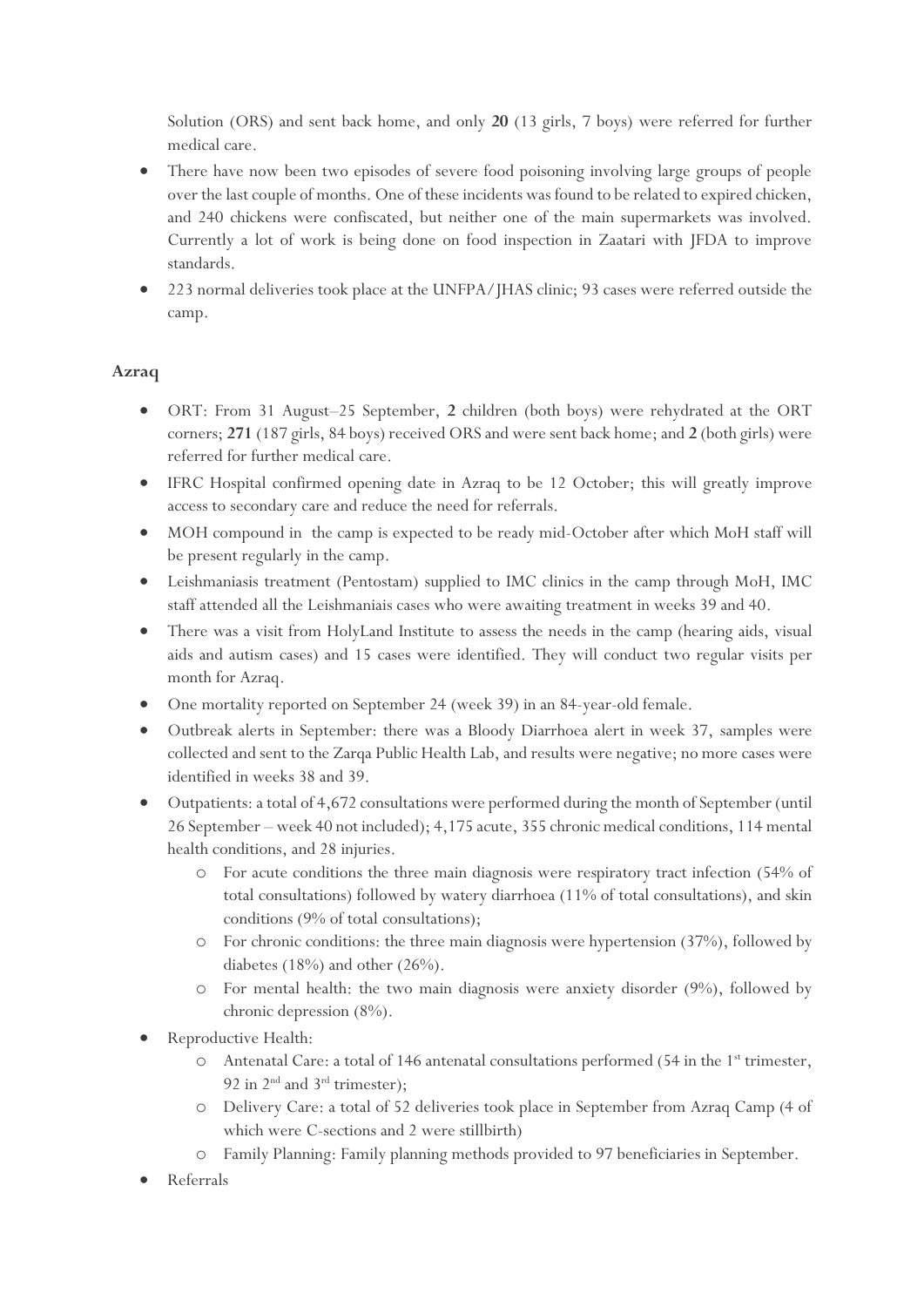o A total of 171 referrals were made to Tutunji hospital; 33 obstetrics; 30 internal medicine; 18 paediatric medicine; 14 general surgery; 6 gynaecology; and 74 other.

### **Urban**

- Rapid assessment done by UNHCR for Al Nadeem Hospital in Madaba to identify load, barriers, gaps and needs resulting relating to Syrian access. Summary: 1) The hospital is currently managing with an occupancy rate of 70%; Syrian caseload is approximately 8–10% of overall caseload. 2) The majority of the increased caseload is on the emergency room and maternity department. 3) Conclusion: support to emergency room and labour department to be considered.
- In Irbid for the month of September there was 4,340 hospital outpatient visits by Syrians, 556 inpatients including 152 surgeries. There were 16,694 visits to Ministry of Health public health centres by Syrians.
- During the month of September, JHAS clinics provided through the UNHCR project healthcare services to a total of 6,547 patients in the urban setting at clinics in Amman, Zarqa, Irbid, Ramtha, Mafraq and a medical mobile unit covering the south of Jordan.

- The next National Polio Vaccination campaign will be taking place from 26-30 October where the polio vaccine will be provided to children under 5 years of age of all nationalities free of charge, in all public health centres during the campaign period. Preparations are nearly finalized; trainings and awareness campaigns for service providers, hygiene promoters and other supporting partners were held, and arrangements were made for vaccine carriers and the required cold chain.
- A Mobilization, Immunization Awareness and Outreach workshop for NGOs was supported by MoH and UNICEF and facilitated by MoH, UNICEF and UNHCR on 30 September. The aim was to provide NGOs with information on the current polio outbreak in the region, the upcoming national polio vaccination campaign starting on 26 October and coordinate mobilization activities and monitoring of the campaign. NGOs will play a key role in mobilizing and monitoring the implementation of the campaign and access of refugees to the vaccination.
- In Zaatari camp, a total of **2,572** children (1,200 girls and 1,372 boys) were vaccinated from 31 August–25 September. Out of which, 478 were vaccinated with BCG; 345 with IPV +Hib + HBV DaPT-1ds; 320 were vaccinated with IPV +Hib + HBV DaPT-2ds OPV; 367 were vaccinated with IPV+ Hib + HBV DaPT-3ds + OPV; 388 were vaccinated with Measles + OPV; 288 were vaccinated with MMR-1 + OPV; and 386 were vaccinated with DPT+OPV + MMR-2.
- In Azraq camp, a total of 90 children (43 girls and 47 boys), were vaccinated from 31 August– 25 September. Out of which, 12 were vaccinated with BCG; 19 were vaccinated with IPV +Hib + HBV DaPT-1ds; 19 were vaccinated with IPV +Hib + HBV DaPT-2ds OPV; 22 were vaccinated with IPV+ Hib + HBV DaPT-3ds + OPV; 1 was vaccinated with Measles + OPV; 8 were vaccinated with MMR-1 + OPV; and 9 were vaccinated with  $DPT+OPV$  + MMR-2.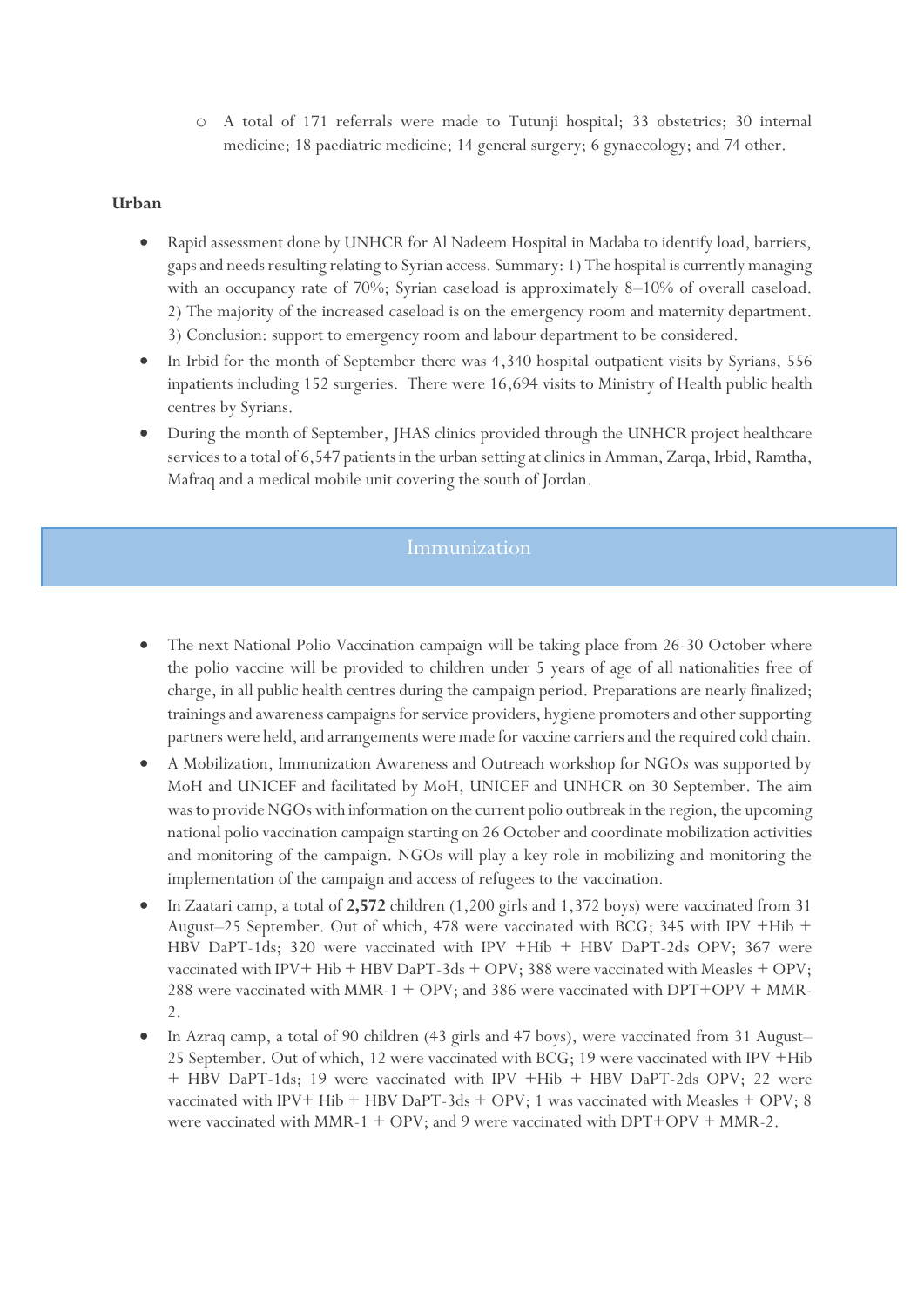# Tuberculosis

- In September, IOM medical team delivered TB awareness sessions for 9,770 refugees and members from the host community making the total from 28 March 2012 up to date 343,045 (53% males and 47% females). Total number of refugees screened this month was 964.
- Eight new TB cases were diagnosed: 7 pulmonary and 1 extrapulmonary. The total number of TB cases since March 2012 is 149: 104 pulmonary TB (including 4 MDR cases) and 45 extrapulmonary; out of the 149, 96 cases have completed their treatment successfully.



*Graph 1: Cumulative TB Screening, Awareness Raising Sessions and Detected TB Cases among Syrian Refugee from 28 March 2012 to 30 September 2014 Jordan*

 IOM medical team started to build new networks with partners who provide services to Syrian refugees outside the camps in order to deliver educational messages regarding TB prevention, symptoms, where to seek medical services and the referral mechanisms of any presumptive TB case.

# Mental Health

- In September, IMC received approval to commence mental health service provision in the Emirati Jordanian Camp (EJC). IMC was provided with a caravan near the clinic and plans to begin providing services in mid-October.
- IMC provided four Psychological First Aid trainings to 97 participants from NGO (staff and volunteers) in Zaatari; this will help to facilitate refugees seeking services in a way that protects their psychosocial wellbeing and preserves their dignity.
- WHO and IMC held a workshop on 17 September for the MHPSS SWG to disseminate the initial findings of the 4Ws MHPSS mapping exercise. The mapping was conducted between July-August 2014, with contributions from 47 MHPSS actors including government bodies, UN agencies, iNGOs and local CBOs. The main findings of the 2014 4Ws mapping include: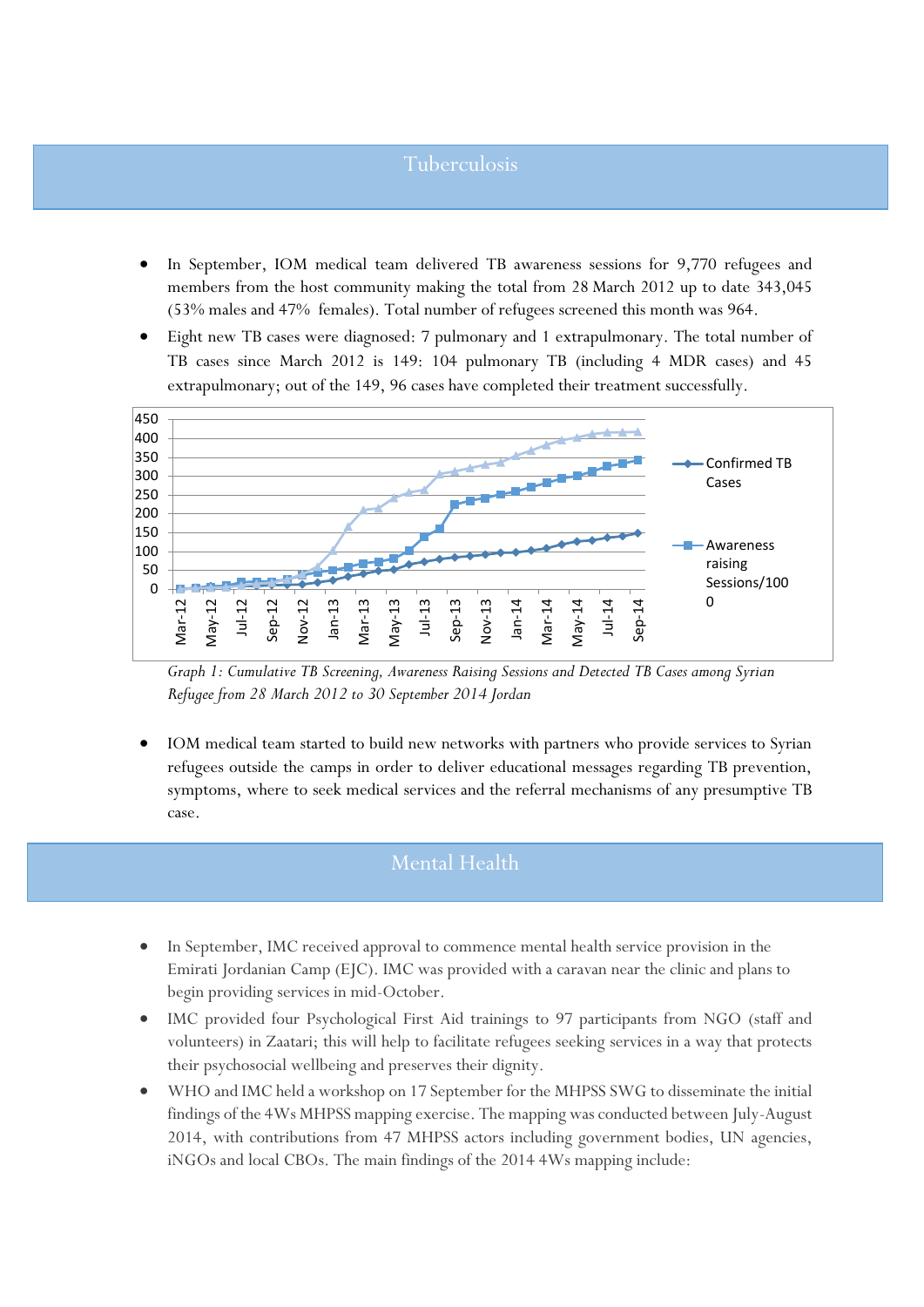- o There is a wider distribution of MHPSS services compared to previous years where MHPSS was mostly concentrated in the capital, however there is still a shortage of services in the south, with 44.4% of MHPSS services targeting the northern governorates, 43.65% targeting the central governorates, and only 10.86% targeting the southern governorates.
- o MHPSS programs and activities have approximately equal targeting of women, girls, boys and men.
- o Interventions for developmental disorders/intellectual disabilities remain to limited.
- o Limited clinical management of mental disorders by non-specialized health professionals (e.g. PHC general health staff).

Recommendations include supporting support the inclusion of MHPSS considerations in other sectors, and increasing interventions focusing on facilitating conditions for community mobilization, organization and ownership. The final report will be disseminated during October 2014.

# Reproductive Health

- UNFPA conducted two workshops (7–10 September and 14–17 September) in Zaatari camp on Emergency Obstetrics and Best Practices. The workshops targeted gynaecologists, nurses and midwives, and a total of 37 participants from JHAS, IMC, Institute of Family Health (IFH) and MFH attended. The training used an interactive approach including pre- and post-tests, as well hands-on practice, and covered life-saving technical interventions to save mothers' and newborns' lives. As a result UNFPA developed a new delivery file, is preparing a document on infection control – including using steam and hot air ovens; evidence on delayed cord clamping was shared and demonstrated and a new monitoring tool will be also introduced.
- In Zaatari camp, from 31 August–25 September 1,090 pregnant and 1,283 non-pregnant women received the required dose of TT vaccine; 158 mothers received newborn kits, for 159 newborn babies (62 girls, 97 boys), including one set of twins.
- In Azraq camp, from 31 August–25 September, 26 pregnant women received the required dose of TT vaccine; 26 mothers received newborn kits, for 26 newborn babies (13 girls, 13 boys).
- JHAS, UNHCR and UNFPA met with the Mafraq hospital manager to discuss the issue of delivery referrals to the hospital, after problems were reported. The clinical referral guidelines were shared, and there has been some improvement in the issue following the meeting.
- UNFPA/JHAS held a roundtable discussion in Zaatari for RH care providers, where gynaecologists and midwives provided recommendations to revise the logbooks currently being used.
- UNFPA/JHAS also conducted a one-day training in Zaatari about infection control best practices, where recommendations and MoH policies were shared with partners.
- On 18 September, IFH in cooperation with UNFPA Jordan organized two health campaigns, focusing on RH issues for Syrian refugees in both Cyber City and King Abdullah Park.